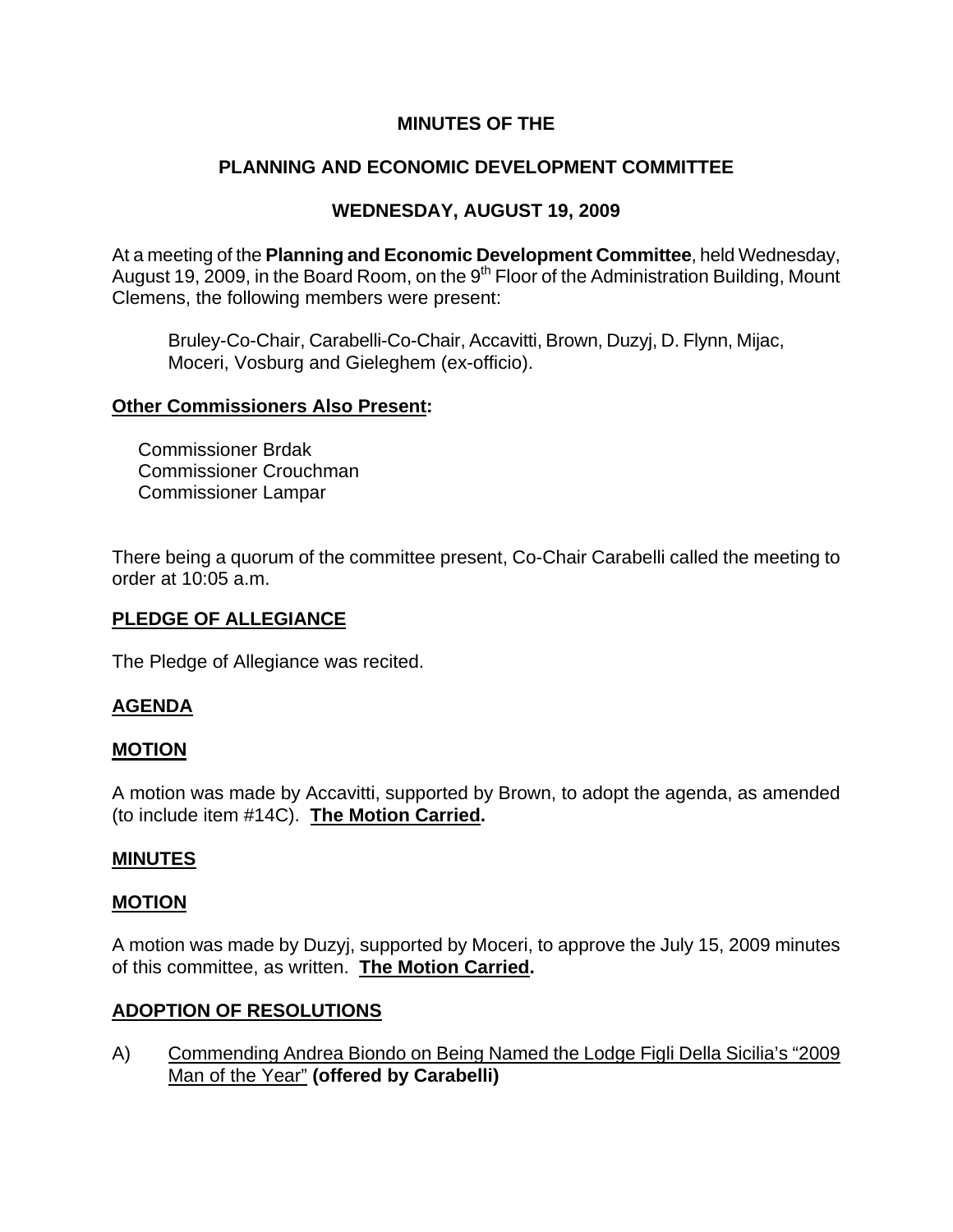### **COMMITTEE RECOMMENDATION – MOTION**

A MOTION WAS MADE BY BROWN, SUPPORTED BY DUZYJ, TO RECOMMEND THAT THE BOARD OF COMMISSIONERS ADOPT A RESOLUTION COMMENDING ANDREA BIONDO ON BEING NAMED THE LODGE FIGLI DELLA SICILIA'S "2009 MAN OF THE YEAR" **(OFFERED BY CARABELLI). THE MOTION CARRIED.** 

B) Commending Marilyn Rudzinski on Her Retirement from Michigan State University Extension **(offered by D. Flynn)**

# **COMMITTEE RECOMMENDATION – MOTION**

A MOTION WAS MADE BY DUZYJ, SUPPORTED BY MOCERI, TO RECOMMEND THAT THE BOARD OF COMMISSIONERS ADOPT A RESOLUTION COMMENDING MARILYN RUDZINSKI ON HER RETIREMENT FROM MICHIGAN STATE UNIVERSITY EXTENSION **(OFFERED BY D. FLYNN). THE MOTION CARRIED.** 

### **COMMUNITY DEVELOPMENT**

A) Report on Neighborhood Stabilization Program

Mr. Mike Rozny gave a verbal presentation.

### **MOTION**

A motion was made by Vosburg, supported by Duzyj, to receive and file the report on the Neighborhood Stabilization Program.

The following commissioner spoke: Duzyj.

Co-Chair Carabelli called for a vote on the motion and **The Motion Carried.** 

B) Approve NSP Budget Regarding Programming (Mount Clemens)

Mr. Rozny gave a verbal presentation.

# **COMMITTEE RECOMMENDATION – MOTION**

A MOTION WAS MADE BY MIJAC, SUPPORTED BY D. FLYNN, TO RECOMMEND THAT THE BOARD OF COMMISSIONERS AUTHORIZE AN INCREASE IN THE NEIGHBORHOOD STABILIZATION PROGRAM (NSP) BUDGET FOR DEMOLITION IN THE CITY OF MOUNT CLEMENS FROM \$360,000 TO \$750,000.

The following commissioner spoke: Vosburg.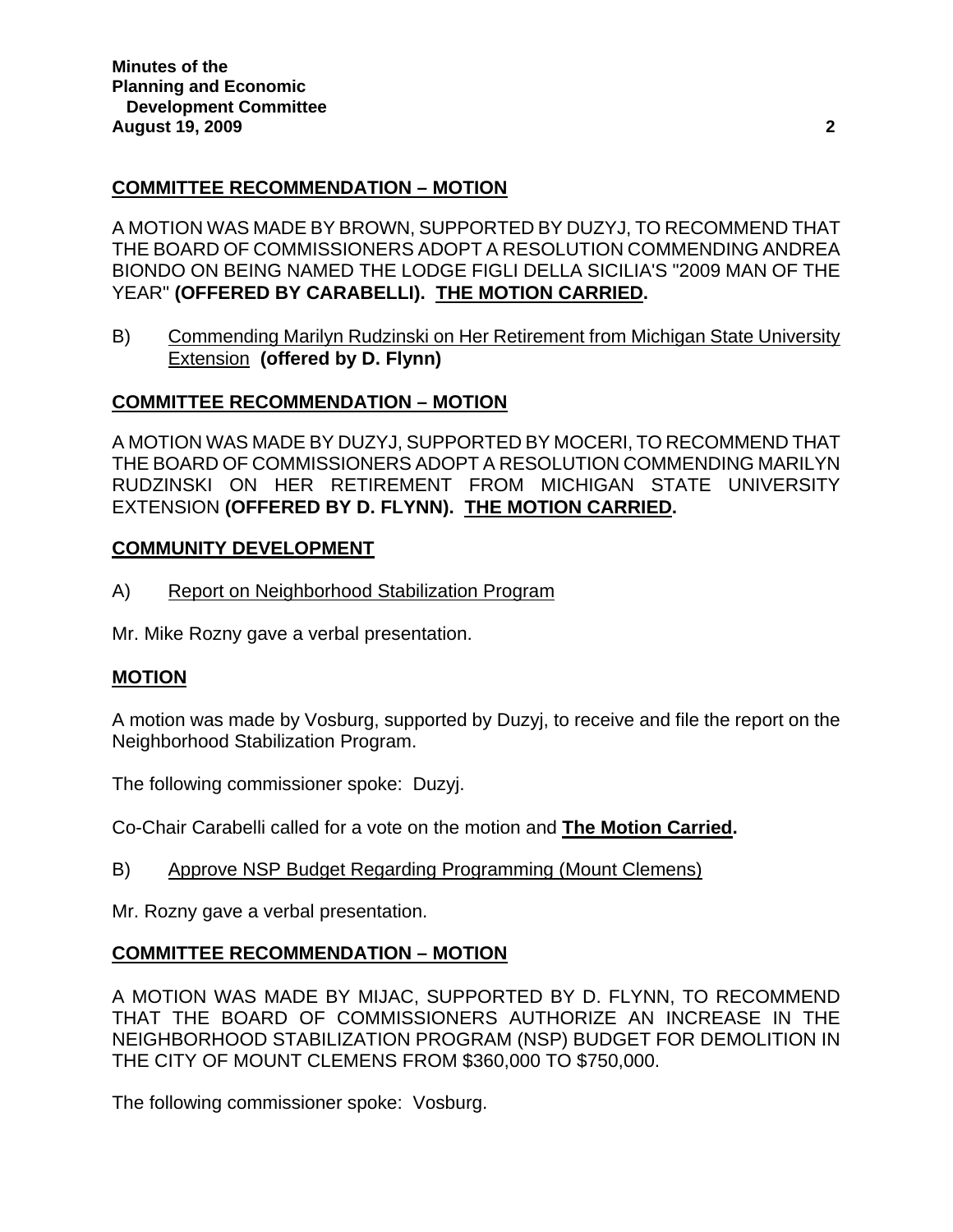Co-Chair Carabelli called for a vote on the motion and **THE MOTION CARRIED.** 

# **BUSINESS RETENTION & EXPANSION**

• Report on Tool & Die Recovery Zones

A two-page handout entitled, Tool & Die Industry: The Heart of Manufacturing was distributed.

Mr. Jim Ahee gave a verbal presentation.

# **MOTION**

A motion was made by Duzyj, supported by Vosburg, to receive and file the presentation on Tool & Die Recovery Zones.

The following commissioners spoke: Duzyj, D. Flynn and Bruley.

Co-Chair Carabelli called for a vote on the motion and **The Motion Carried.** 

# **BUSINESS ATTRACTION**

A) Authorization to Attend DREP Trade Mission to China

# **MOTION**

A motion was made by D. Flynn, supported by Vosburg, to approve the departmental request for travel to China with the Detroit Regional Economic Partnership**; and refer to the Finance Committee.** 

Mr. Stephen Cassin gave a verbal presentation.

The following commissioners spoke: Duzyj and Bruley.

Co-Chair Carabelli called for a vote on the motion and **The Motion Carried.** 

B) Authorization to Attend Automation Alley Trade Mission to Israel

# **MOTION**

A motion was made by Duzyj, supported by Vosburg, to approve the departmental request for travel to Israel with Automation Alley**; and refer to the Finance Committee. The Motion Carried.**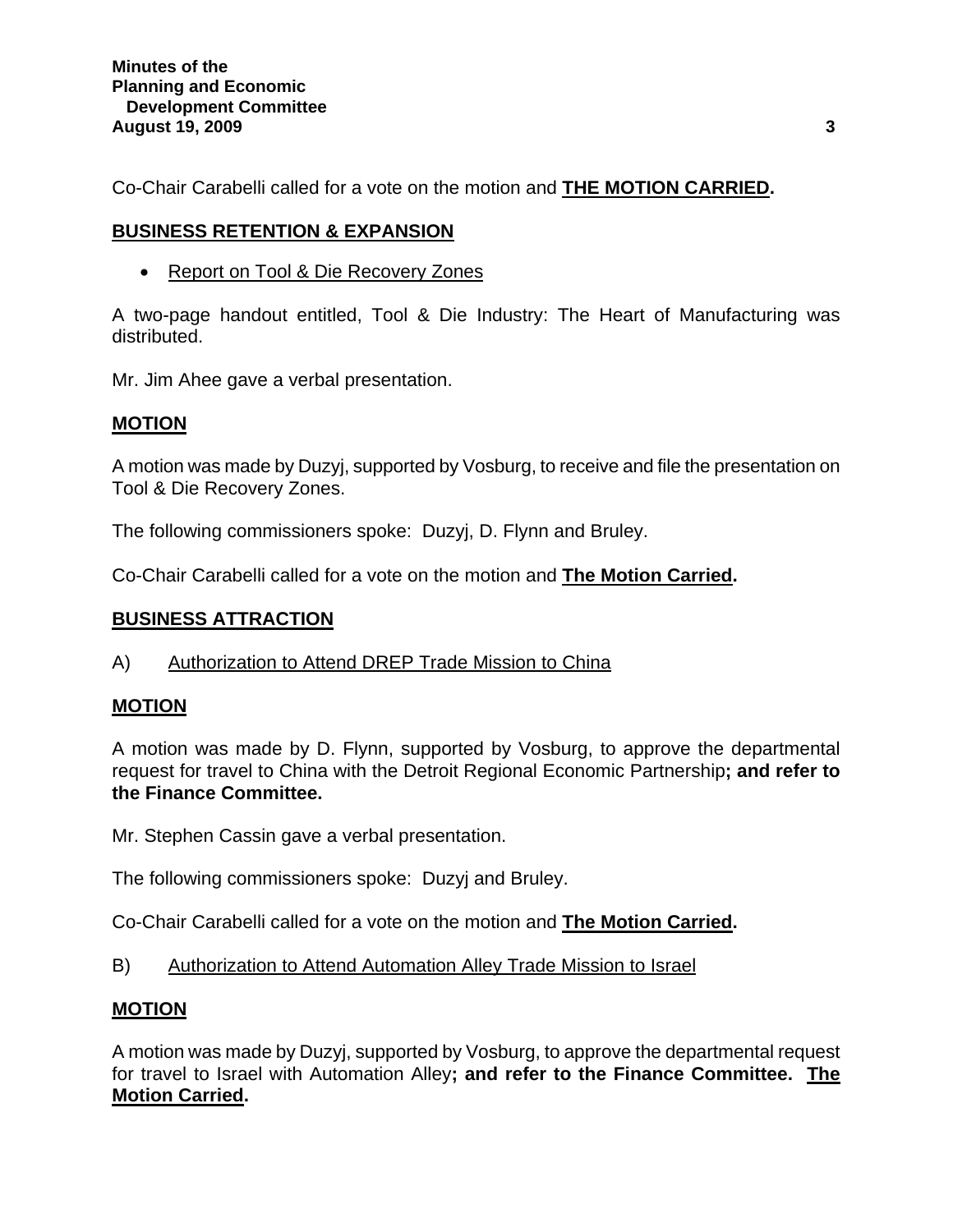### **COMMUNITY PLANNING**

### A) Presentation on Shelby Township Master Plan

A copy of the PowerPoint presentation was distributed. Additionally, a Character Plan was displayed on a tripod.

Mr. Cassin addressed the committee.

Mr. Glenn Wynn, Planning Director from Shelby Township gave a PowerPoint presentation entitled, Master Plan Summary - Shelby Township, MI.

### **MOTION**

A motion was made by Duzyj, supported by Vosburg, to receive and file the presentation on the Shelby Township Master Plan.

The following commissioners spoke: Duzyj, Vosburg and Moceri.

Co-Chair Carabelli called for a vote on the motion and **The Motion Carried.** 

### B) Update on Countywide Trail Master Plan

A handout entitled, Trail Sections, Trail Contacts, and Status of Funding, along with a map was distributed.

Mr. John Crumm gave a verbal presentation.

### **MOTION**

A motion was made by Duzyj, supported by Brown, to receive and file the report on the Countywide Trail Master Plan. **The Motion Carried.** 

- C) Recognition of Planning for Elderly Award
- Mr. Cassin addressed the committee.
- Mr. JohnPaul Rea gave a verbal presentation.
- Mr. Cassin recognized Ms. Camille Silda and Mr. Crumm.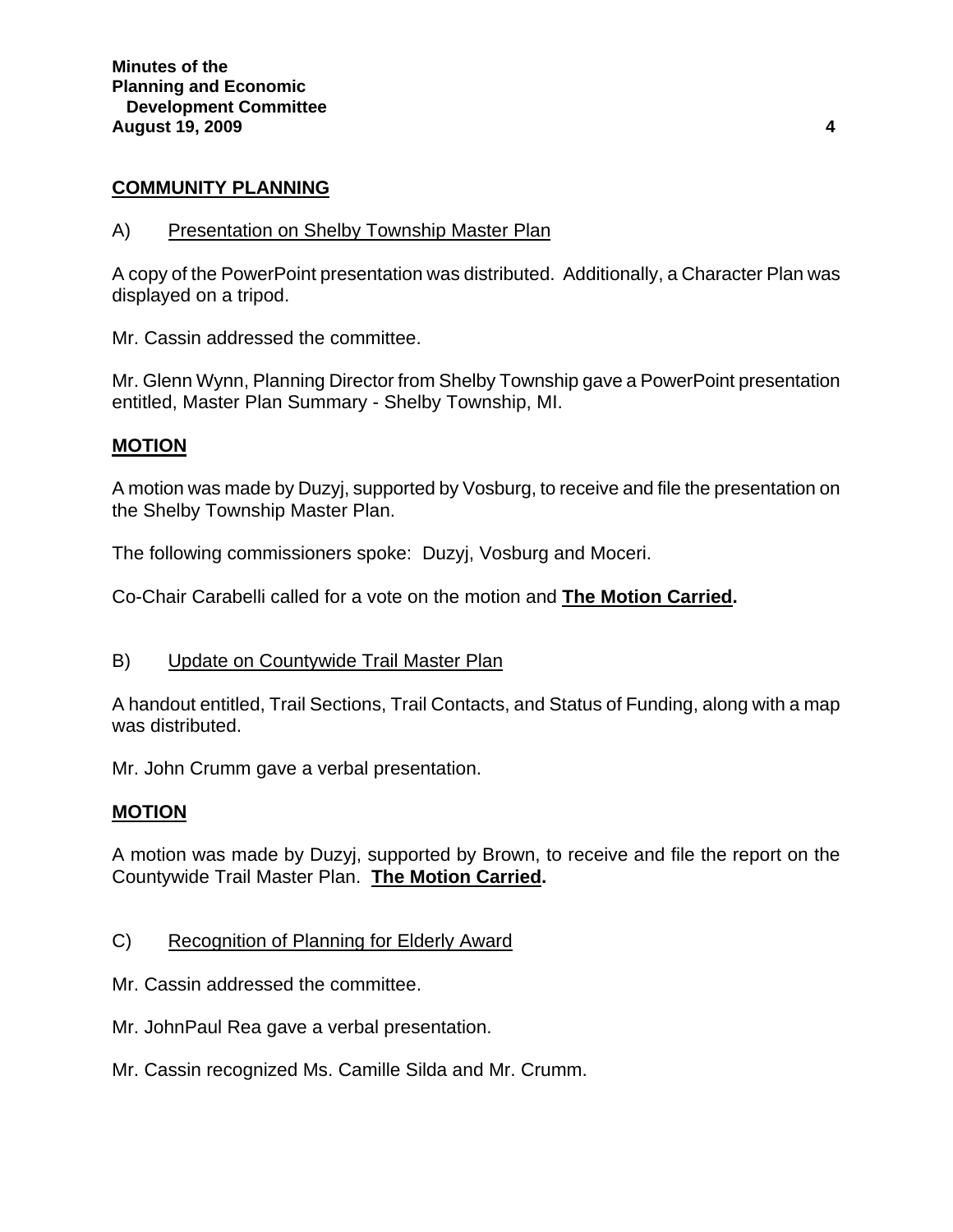### **MOTION**

A motion was made by Vosburg, supported by D. Flynn, to receive and file the report on the Planning for Elderly Award. **The Motion Carried.** 

### **ENVIRONMENTAL**

A) Authorization to Apply for Brownfield Hazardous Substances Assessment Grant of \$200,000

# **COMMITTEE RECOMMENDATION – MOTION**

A MOTION WAS MADE BY BROWN, SUPPORTED BY ACCAVITTI, TO RECOMMEND THAT THE BOARD OF COMMISSIONERS AUTHORIZE THE SUBMITTAL OF A \$200,000 E.P.A. ASSESSMENT GRANT APPLICATION.

The following commissioner spoke: Duzyj.

Mr. Gerard Santoro gave a verbal presentation.

The following commissioner spoke: Duzyj.

Co-Chair Carabelli called for a vote on the motion and **THE MOTION CARRIED.** 

B) Authorization to Apply for Brownfield Revolving Loan Fund Grant of \$1,000,000

### **COMMITTEE RECOMMENDATION – MOTION**

A MOTION WAS MADE BY DUZYJ, SUPPORTED BY VOSBURG, TO RECOMMEND THAT THE BOARD OF COMMISSIONERS AUTHORIZE SUBMITTAL OF A \$1,000,000 BROWNFIELD REVOLVING LOAN FUND GRANT. **THE MOTION CARRIED.** 

After the vote, Mr. Cassin addressed the committee.

### **MARKETING & PROMOTION**

• No Report

Co-Chair Carabelli moved on to the next agenda item.

### **TOURISM**

• Report on Lake St. Clair Initiative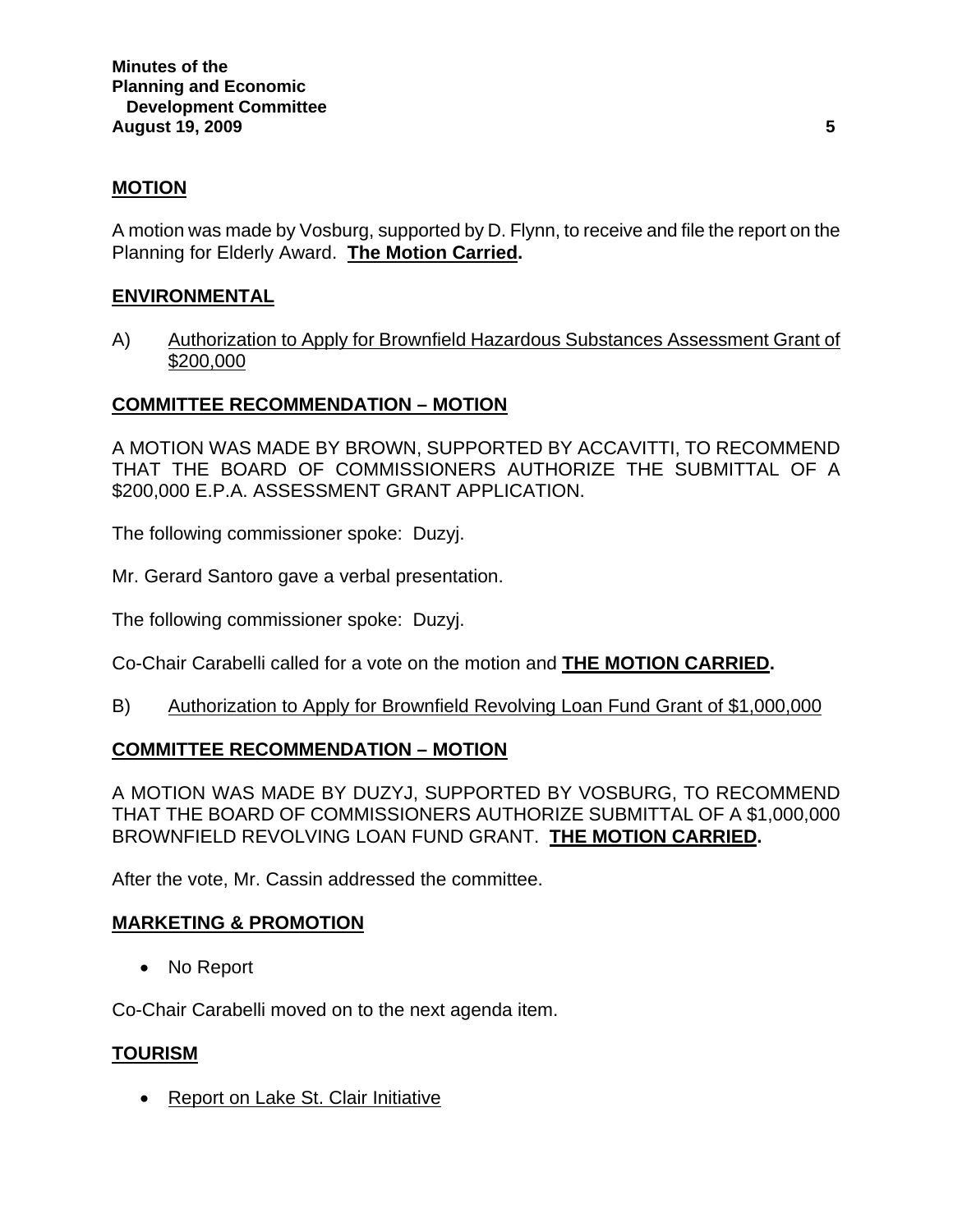Mr. Justin Robinson gave a verbal presentation.

### **MOTION**

A motion was made by Vosburg, supported by Moceri, to receive and file the report on the Lake St. Clair initiative.

The following commissioner spoke: Vosburg.

Co-Chair Carabelli called for a vote on the motion and **The Motion Carried.** 

# **ADMINISTRATIVE**

### A) Approval of Wayne State Economic Development Partnership Agreement

A two-page handout was distributed.

# **COMMITTEE RECOMMENDATION – MOTION**

A MOTION WAS MADE BY D. FLYNN, SUPPORTED BY MOCERI, TO RECOMMEND THAT THE BOARD OF COMMISSIONERS AUTHORIZE TO ENTER INTO AN AGREEMENT WITH WAYNE STATE TO OPEN A BUSINESS ASSISTANCE CENTER IN THE COUNTY ADMINISTRATION BUILDING.

Mr. Cassin gave a verbal presentation. He then introduced Dean David Williams from Wayne State University, School of Business Administration.

Dean Williams addressed the committee.

The following commissioner spoke: Vosburg.

Mr. Don Morandini addressed the committee.

The following commissioners spoke: Vosburg, Bruley and D. Flynn.

Co-Chair Carabelli called for a vote on the motion and **THE MOTION CARRIED.**

### B) Approval of 2009-2011 Departmental Budget Reductions

Mr. Cassin overviewed his department's proposed budget reductions.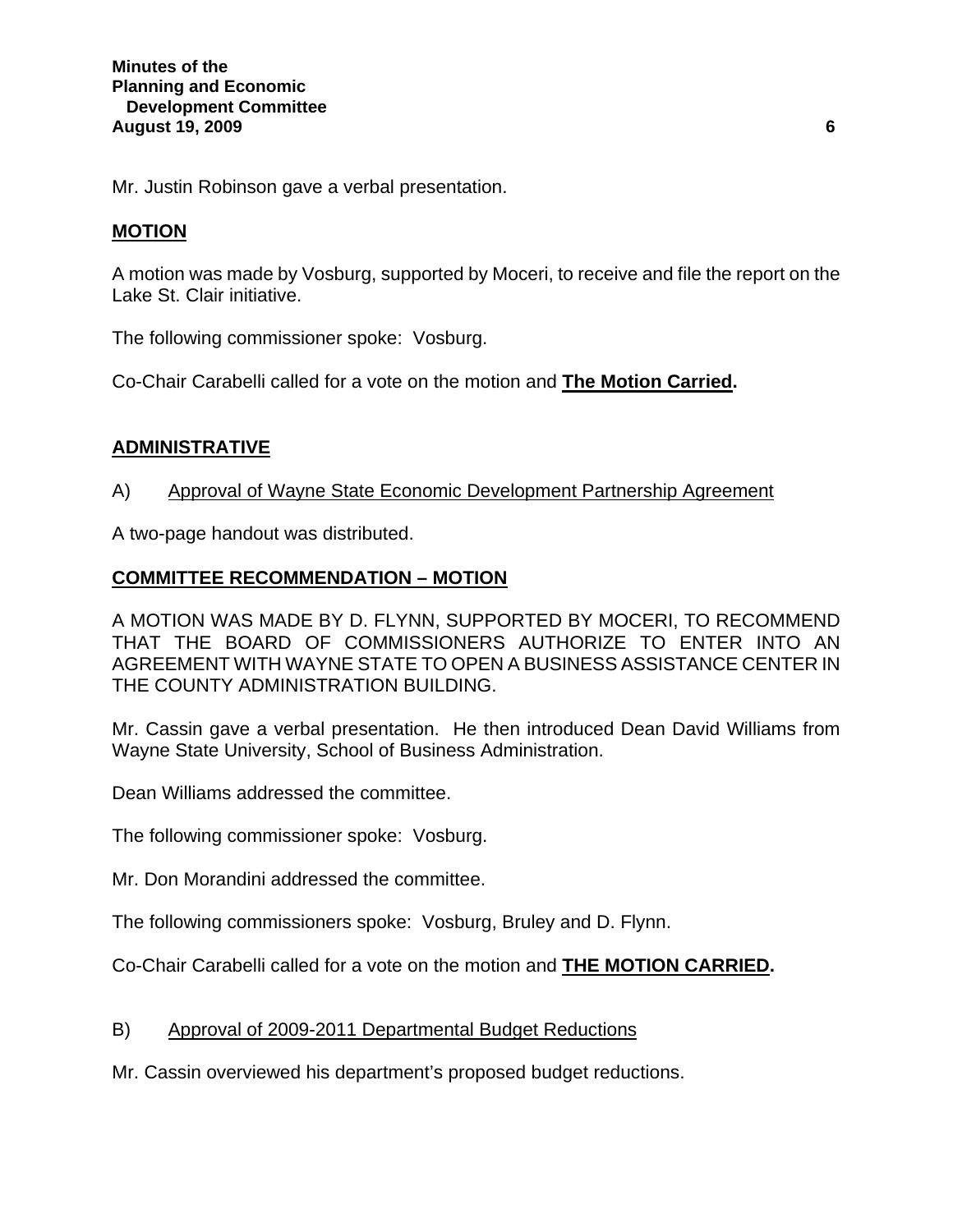### **MOTION**

A motion was made by Vosburg, supported by Moceri, to approve the proposed 2009-2011 budget reductions for the Department of Planning & Economic Development**; and forward to the Budget Committee.** 

The following commissioners spoke: Crouchman, Bruley and Duzyj.

Co-Chair Carabelli called for a vote on the motion and **The Motion Carried.** 

C) Approval of Wireless Access Point for WSU Business Assistance Center **(Item waived by Technology and Communications Committee Chair)** 

### **COMMITTEE RECOMMENDATION – MOTION**

A MOTION WAS MADE BY BROWN, SUPPORTED BY VOSBURG, TO RECOMMEND THAT THE BOARD OF COMMISSIONERS APPROVE THE PURCHASE OF A WIRELESS ACCESS POINT FOR THE BUSINESS ASSISTANCE CENTER BEING OPENED IN THE COUNTY ADMINISTRATION BUILDING AS PART OF THE WAYNE STATE ECONOMIC DEVELOPMENT PARTNERSHIP AGREEMENT, AT A COST NOT TO EXCEED \$1,000; FUNDING AVAILABLE IN IT CAPITAL. **THE MOTION CARRIED.** 

### **REGIONAL PARTNERSHIPS**

• Introduction of Mr. Greg Main, President, Michigan Economic Development **Corporation** 

Mr. Cassin introduced Mr. Greg Main, President and Chief Executive Officer of the Michigan Economic Development Corporation.

Mr. Greg Main addressed the committee.

### **MOTION**

A motion was made by Brown, supported by D. Flynn, to receive and file and welcome Mr. Greg Main, President of the Michigan Economic Development Corporation to Macomb County. **The Motion Carried.** 

# **ECONOMIC DEVELOPMENT EVENTS**

- August 26 Tax Seminar: How to Report Small Business Income & Expenses
- August 27 Entrepreneurial Series: Finance
- September 9 Entrepreneurial Series: Starting a Business